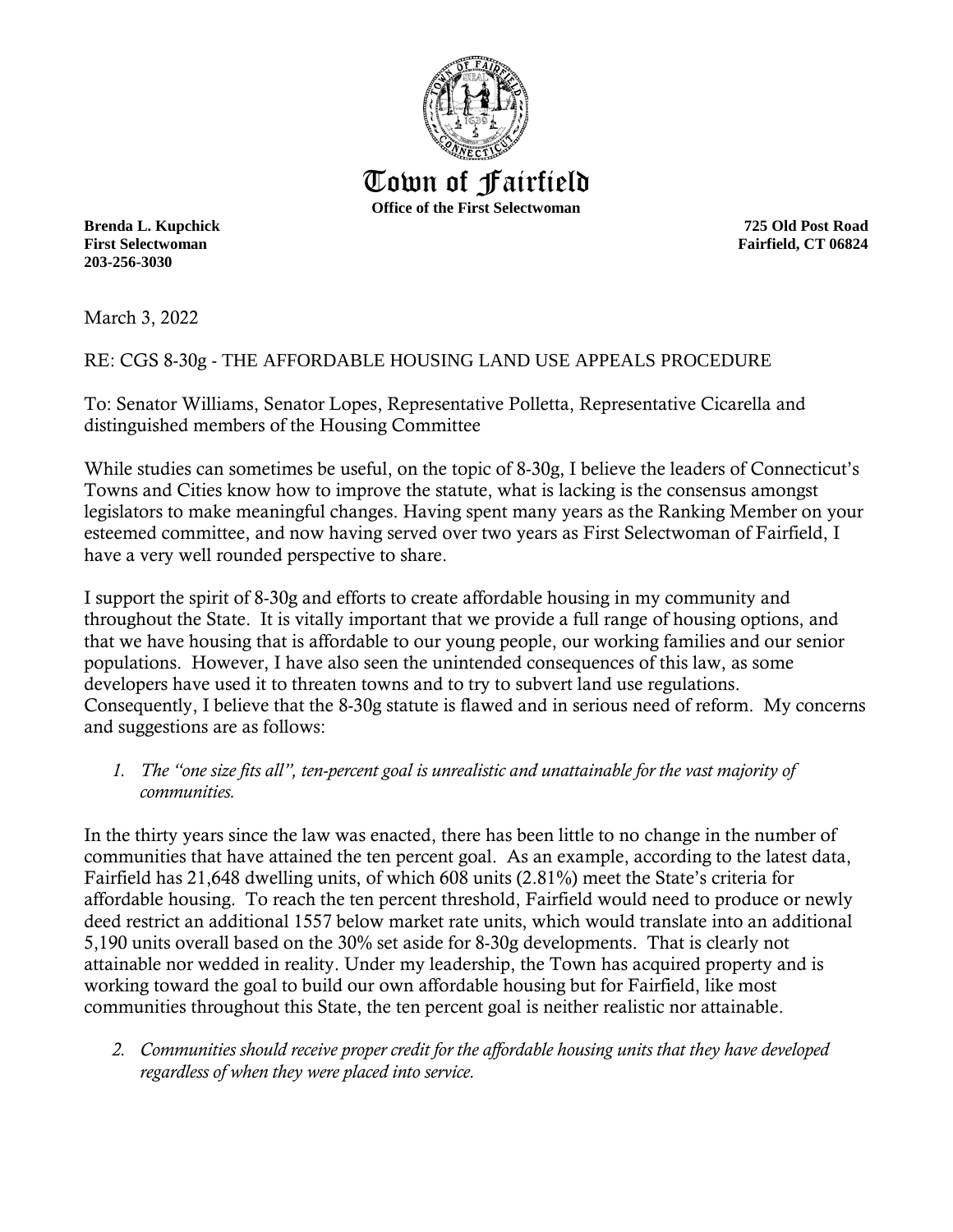CGS 8-30g does provide temporary relief from unwanted set aside developments in the form of a moratorium, which communities can apply for, provided that they have been able to amass and document housing unit equivalency points (HUEP) equal to the greater of two percent (2%) of all dwelling units or seventy-five (75) HUEP. In the case of Fairfield, a moratorium would require 433 housing unit equivalency points. However, communities can only count affordable units that were constructed or newly deed restricted after 1990. Unfortunately, this threshold date unfairly impacts communities like Fairfield that took an early leadership position in developing affordable housing.

Fairfield had developed more than 200 units of affordable housing prior to 1990. The Town first adopted an Affordable Housing Plan in 1989, and worked creatively to address the issue of housing affordability. The Town converted a former school, creating forty units of elderly housing. The Town partnered with several non-profits to create additional affordable housing opportunities, providing tax abatements and/or pre-development financing to facilitate their development. The Town appropriated funds and developed affordable ownership housing on town-owned property adjoining a public park. None of these affordable housing developments—all of which are deedrestricted in perpetuity—count toward the Town's moratorium threshold only because they were built too early. That needs to change.

## *3. Towns should not be discouraged from meeting the affordable housing needs of their growing elderly populations.*

People are living longer than at any point in history. Coupled with the advancing retirement age of the baby boom generation, communities need flexibility to respond to the housing needs of their residents, including their elderly populations. While communities should be encouraged and rewarded for developing non-age restricted rental units, efforts to provide additional affordable housing opportunities for our growing elderly populations should not be discouraged either; rather they should be awarded one housing unit equivalency point as well. Much has changed since 1990. While there remains a need to develop more housing options for young people and families, the State also needs to be responsive to changing demographics and the housing needs of our elderly residents.

## *4. There needs to be better incentives in place to encourage communities to work together and to create affordable housing.*

In Fairfield, we have made strides in developing affordable housing, including enactment of inclusionary zoning which requires that all developments of ten or more dwelling units set aside not less than ten percent of those units as affordable to persons or families with incomes at or below eighty percent of the area median income. The Town has established a dedicated Housing Trust Fund and enacted an inclusionary zoning fee on all new construction or building additions, which in the three years since inception has raised \$1.5 million toward the creation and preservation of affordable housing units. The Town has created a transit-oriented development overlay zone around the Fairfield Metro Center station which allows multi-story, mixed use developments with increased residential densities of up to fifty bedrooms per acre with reduced parking requirements. Fairfield is trying to do its part, but I believe the State would be even more successful if it were to create better incentives. Why not provide meaningful relief from set-aside developments under